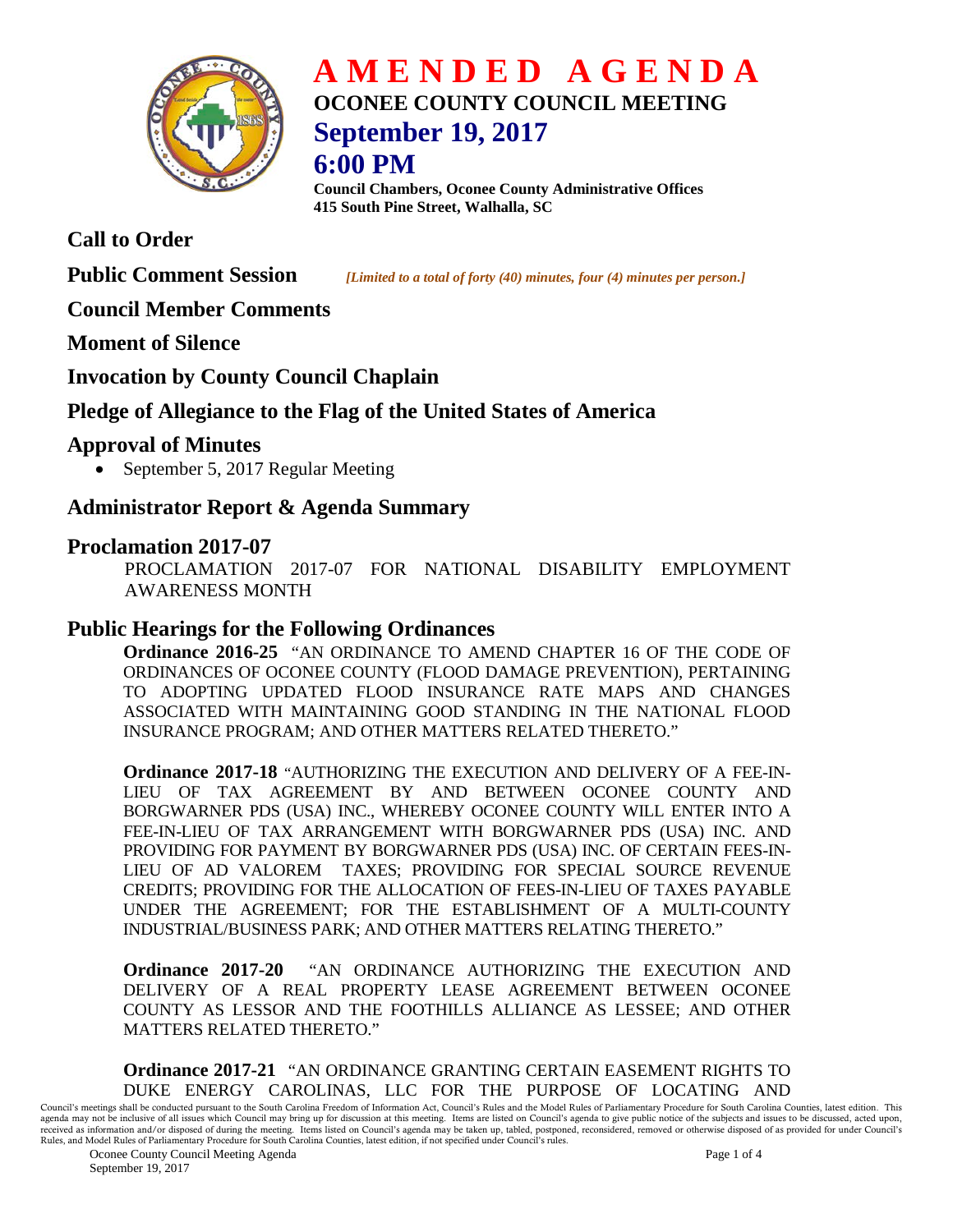MAINTAINING ELECTRIC AND/OR COMMUNICATION FACILITIES ON COUNTY-OWNED PROPERTY; AND OTHER MATTERS RELATED THERETO."

**Ordinance 2017-22** "AN ORDINANCE AMENDING ARTICLE III OF CHAPTER 26 OF THE OCONEE COUNTY CODE OF ORDINANCES IN CERTAIN LIMITED REGARDS AND PARTICULARS ONLY, NAMELY AS TO THE ELIMINATION OF THE SCENIC HIGHWAY COMMITTEE AND THE SUBSTITUTION OF THE PLANNING COMMISSION TO CARRY OUT ALL DUTIES AND FUNCTIONS FORMERLY BELONGING TO THE SCENIC HIGHWAY COMMITTEE; AND OTHER MATTERS RELATED THERETO."

**Ordinance 2017-23** "AUTHORIZING THE ISSUANCE AND SALE OF A NOT EXCEEDING \$530,000 GENERAL OBLIGATION REFUNDING BOND (KEOWEE FIRE TAX DISTRICT), SERIES 2017, OF OCONEE COUNTY, SOUTH CAROLINA FOR THE PURPOSE OF REFUNDING THE COUNTY'S GENERAL OBLIGATION BOND (KEOWEE FIRE TAX DISTRICT), SERIES 2007; FIXING THE FORM AND DETAILS OF THE BOND; PROVIDING FOR THE PAYMENT OF THE BOND; AUTHORIZING THE COUNTY ADMINISTRATOR TO DETERMINE CERTAIN MATTERS RELATING TO THE BOND; PROVIDING FOR THE DISPOSITION OF THE PROCEEDS OF THE BOND; AND OTHER MATTERS RELATING THERETO."

**Ordinance 2017-24** "AN ORDINANCE AUTHORIZING THE TRANSFER OF COUNTY-OWNED REAL PROPERTY, LOCATED WITHIN THE GOLDEN CORNER COMMERCE PARK, COMPRISING APPROXIMATELY 22 ACRES, TO THE OCONEE ECONOMIC ALLIANCE FOR THE PURPOSE OF CONSTRUCTION OF A "SPECULATIVE BUILDING" FOR INDUSTRIAL OR BUSINESS USE IN ORDER TO PROMOTE INCREASED OPPORTUNITIES FOR ECONOMIC GROWTH AND DEVELOPMENT WITHIN THE COUNTY; AND OTHER MATTERS RELATED THERETO."

#### **Third Reading of the Following Ordinances**

**Ordinance 2016-25** *[see caption above]* **Ordinance 2017-18** *[see caption above]* **Ordinance 2017-20** *<i>See caption above] [see caption above]* **Ordinance 2017-21** *[see caption above]* **Ordinance 2017-22** *[see caption above]* **Ordinance 2017-23** *[see caption above]* **Ordinance 2017-24** *[see caption above]*

#### **Second Reading of the Following Ordinances**

**First Reading of the Following Ordinances**

#### **First & Final Reading for the Following Resolutions**

#### **Discussion Regarding Action Items**

#### **Heritage Farm Center Turning Lane & Entrance Road / Roads & Bridges / \$242,139.70**

Budget: \$242,139.70 Project Cost: \$242,139.70 Balance: \$ \$0.00 This bid is for construction services for a new turn lane and entrance road for the Heritage Farm Center located on US Hwy 123. The base bid is for all work within the limits of roadway construction, including clearing and grubbing, roadway construction, paving, erosion control, storm drainage and grassing.

Council's meetings shall be conducted pursuant to the South Carolina Freedom of Information Act, Council's Rules and the Model Rules of Parliamentary Procedure for South Carolina Counties, latest edition. This agenda may not be inclusive of all issues which Council may bring up for discussion at this meeting. Items are listed on Council's agenda to give public notice of the subjects and issues to be discussed, acted upon,<br>receiv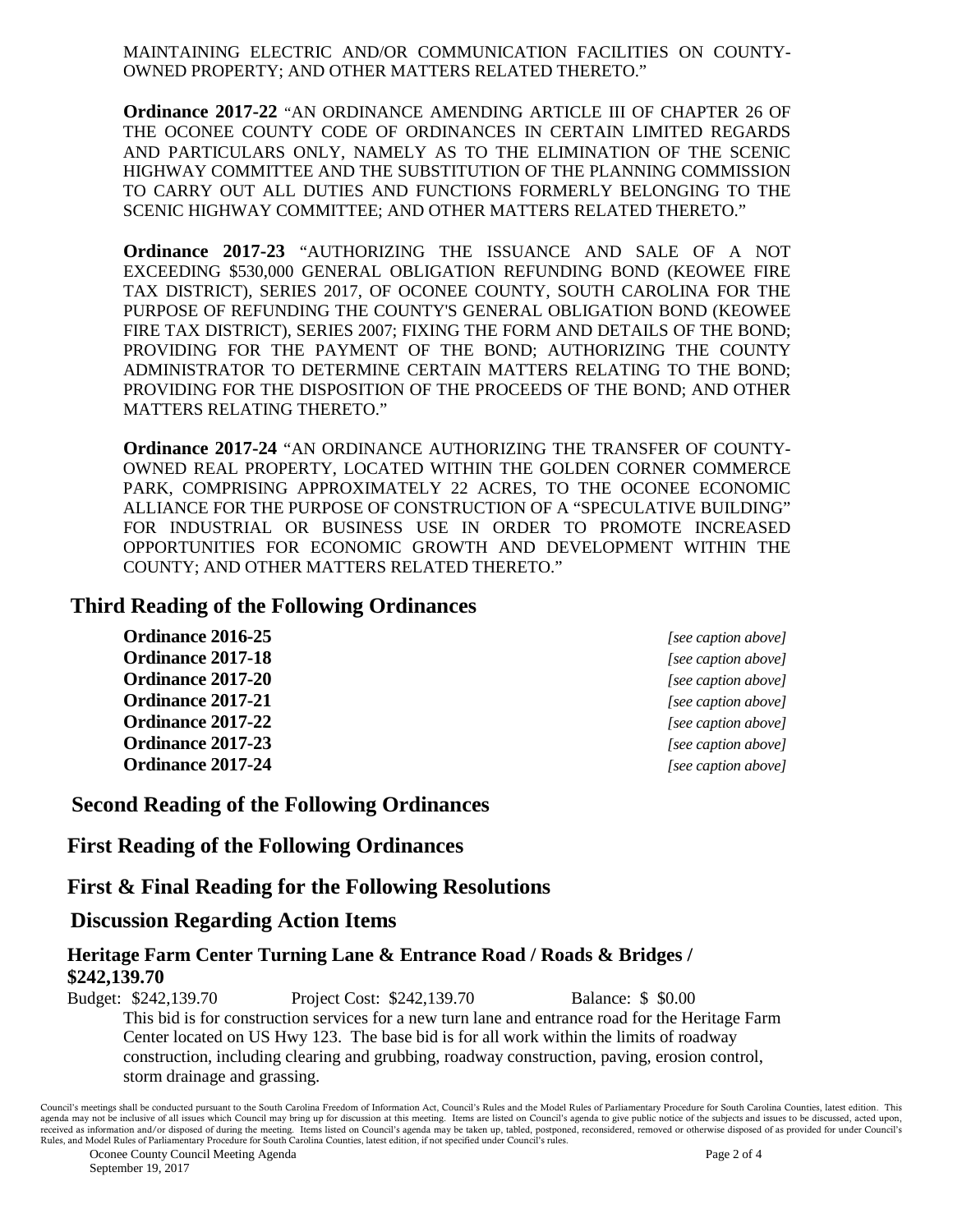It is the staff's recommendation that Council [1] approve the award of bid ITB 17-01, Heritage Farm Center Turning Lane and Entrance Road to Thrift Development., of Seneca, SC in the amount of \$220,127.00 with a 10% contingency of \$22,012.70, for a total award of 242,139.70 and [2] authorize the County Administrator to approve any Change Orders within the contingency amount.

## **(8) 2018 Chevy Tahoes & (3) 2018 Silverado Trucks / Sheriff's Office / \$356,246.00**

Budget: \$**400,000.00 /** Project Cost: **\$ 266,192.00 (8-Chevy Tahoes)** / **Balance: \$43,754.00**

(For All Vehicles) **\$ 90,054.00 (3-Silverado Trucks)**

**\$356,246.00**

It is the staff's recommendation that Council approve purchase of eight (8) 2018 Chevrolet Tahoes and three (3) 2018 Chevy Silverado trucks to Love Chevrolet of Columbia, SC, in the amount of \$356,246.00, per State Contract.

# **Engineering Services for Groundwater Sampling & Reporting / Solid Waste / \$55,357.00**

**Professional – Remaining Budget: \$193,284 Testing Wells – Remaining Budget: \$ 46,264** Project<u>: 25,310</u> Project: 25,310 **Balance: \$167,974 Balance: \$16,217** 

At the January 17, 2017 Council meeting, Council approved the award of RFP 16-09 to Smith Gardner, Inc., for Engineering Services for Solid Waste. The Solid Waste department wishes to contract with Smith Gardner to provide engineering services for groundwater monitoring at the Seneca and Five Forks landfills and the required analysis and submission of reports to SCDHEC. Smith Gardner has been providing these same services for over five years, but in the past the total amount has been less than \$50,000 and has not required Council approval. The increase is due to additional wells that need to be tested due to landfill remediation required by SCDHEC.

It is the staff's recommendation that Council approve the total award of \$55,357.00 to Smith Gardner, Inc., of Raleigh, NC for engineering services for groundwater monitoring and reporting.

#### **Local ATAX Grants / Fall 2017 Cycle / \$74,910**

Beginning Local ATAX balance \$221,365 If all grants/projects approved/new balance will be: \$146,455

> A portion of Local ATAX revenues received by Oconee County are made available for ATAX grants through Ordinance 2011-12. ATAX grants are to be tourism related grants that meet the ATAX guidelines specified by local and State mandates. Grants are recommended by the PRT Commission based on tourism impact of the project and approved by County Council. **Normally, the PRT Commission recommends up to \$40,000 each cycle for external grants. This cycle included two emergency requests and the PRT Commission request using an additional \$10,000 this cycle only.**

It is the Staff's recommendation of Approval of ATAX grant recommendations per the attached spreadsheet.

**Approval of forms of proposed subleases between (1) the Fair-Oak Youth Center, Inc. and the Upstate Children's Center of Oakway, Inc. and (2) the Fair-Oak Youth Center, Inc. and the Oconee Conservatory of Fine Arts (Upstate Heritage Quilt Trail) in relation to the former Oakway Intermediate School now owned by Oconee County and leased to the Fair-Oak Youth Center, Inc."**

#### **Approval of Millage for Keowee Fire Special Purpose District**

Council's meetings shall be conducted pursuant to the South Carolina Freedom of Information Act, Council's Rules and the Model Rules of Parliamentary Procedure for South Carolina Counties, latest edition. This agenda may not be inclusive of all issues which Council may bring up for discussion at this meeting. Items are listed on Council's agenda to give public notice of the subjects and issues to be discussed, acted upon,<br>receiv Rules, and Model Rules of Parliamentary Procedure for South Carolina Counties, latest edition, if not specified under Council's rules.